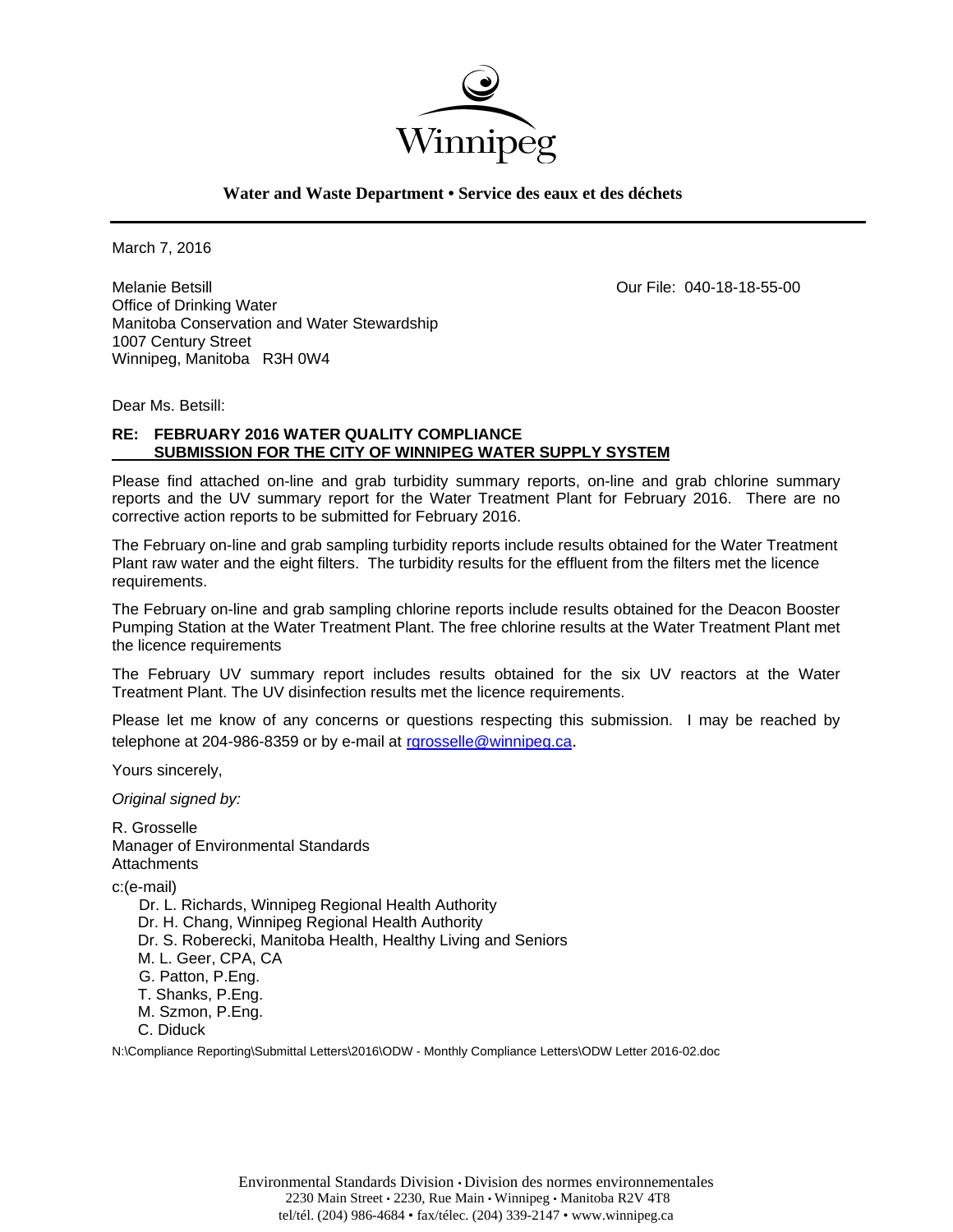

# **CITY OF WINNIPEG**WATER AND WASTE DEPARTMENT

Water System Code: **252.00**

Licence Number: **PWS-09-412 AA**

# WATER SERVICES

WATER TREATMENT BLANT TURBIDITY ON LINE MONITORING RE

|                                                     |      | WATER TREATMENT FLANT TURDIUITT UN-LINE MUNITURING REFURT |           |           |         |      |           |      |           |      |           |      |           |           |           |      |           |
|-----------------------------------------------------|------|-----------------------------------------------------------|-----------|-----------|---------|------|-----------|------|-----------|------|-----------|------|-----------|-----------|-----------|------|-----------|
| February 2016 Turbidity (NTU)                       |      |                                                           |           |           |         |      |           |      |           |      |           |      |           |           |           |      |           |
|                                                     | Raw  |                                                           | Filter #1 | Filter #2 |         |      | Filter #3 |      | Filter #4 |      | Filter #5 |      | Filter #6 |           | Filter #7 |      | Filter #8 |
| Date                                                | Avg  | Avg                                                       | Max       | Avg       | Max     | Avg  | Max       | Avg  | Max       | Avg  | Max       | Avg  | Max       | Avg       | Max       | Avg  | Max       |
| 1/02/2016                                           | 0.49 | 0.02                                                      | 0.07      | 0.03      | 0.07    | 0.01 | 0.03      | 0.02 | 0.04      | 0.02 | 0.04      | 0.01 | 0.05      | OL        | OL        | 0.01 | 0.01      |
| 2/02/2016                                           | 0.50 | 0.03                                                      | 0.05      | 0.03      | 0.08    | 0.03 | 0.11      | 0.03 | 0.09      | 0.02 | 0.03      | 0.01 | 0.06      | <b>OL</b> | <b>OL</b> | 0.01 | 0.02      |
| 3/02/2016                                           | 0.49 | 0.03                                                      | 0.09      | 0.04      | 0.06    | 0.02 | 0.15      | 0.03 | 0.08      | 0.02 | 0.05      | 0.02 | 0.03      | OL        | OL        | 0.01 | 0.01      |
| 4/02/2016                                           | 0.48 | 0.01                                                      | 0.03      | 0.02      | 0.07    | 0.00 | 0.02      | 0.02 | 0.04      | 0.02 | 0.04      | 0.01 | 0.04      | <b>OL</b> | <b>OL</b> | 0.01 | 0.01      |
| 5/02/2016                                           | 0.47 | 0.01                                                      | 0.02      | 0.02      | 0.05    | 0.01 | 0.06      | 0.02 | 0.06      | 0.01 | 0.03      | 0.01 | 0.06      | 0.02      | 0.06      | 0.00 | 0.02      |
| 6/02/2016                                           | 0.47 | 0.01                                                      | 0.04      | 0.02      | 0.03    | 0.01 | 0.06      | 0.01 | 0.06      | 0.02 | 0.05      | 0.02 | 0.03      | 0.01      | 0.05      | 0.00 | 0.01      |
| 7/02/2016                                           | 0.48 | 0.01                                                      | 0.04      | 0.02      | 0.05    | 0.00 | 0.01      | 0.02 | 0.05      | 0.01 | 0.05      | 0.01 | 0.06      | 0.02      | 0.04      | 0.01 | 0.02      |
| 8/02/2016                                           | 0.46 | 0.01                                                      | 0.03      | 0.01      | 0.05    | 0.01 | 0.06      | 0.02 | 0.06      | 0.02 | 0.04      | 0.01 | 0.03      | 0.01      | 0.05      | 0.00 | 0.03      |
| 9/02/2016                                           | 0.47 | 0.01                                                      | 0.04      | 0.03      | 0.04    | 0.00 | 0.05      | 0.01 | 0.07      | 0.02 | 0.05      | 0.02 | 0.06      | 0.01      | 0.03      | 0.01 | 0.01      |
| 10/02/2016                                          | 0.47 | 0.01                                                      | 0.03      | 0.02      | 0.06    | 0.00 | 0.03      | 0.02 | 0.05      | 0.01 | 0.05      | 0.01 | 0.04      | 0.02      | 0.05      | 0.01 | 0.21      |
| 11/02/2016                                          | 0.45 | 0.03                                                      | 0.07      | 0.04      | 0.05    | 0.02 | 0.10      | 0.03 | 0.11      | 0.04 | 0.09      | 0.05 | 0.11      | 0.03      | 0.09      | 0.01 | 0.02      |
| 12/02/2016                                          | 0.47 | 0.02                                                      | 0.08      | 0.03      | 0.10    | 0.02 | 0.04      | 0.04 | 0.06      | 0.03 | 0.09      | 0.04 | 0.11      | 0.04      | 0.06      | 0.02 | 0.07      |
| 13/02/2016                                          | 0.48 | 0.03                                                      | 0.05      | 0.03      | 0.11    | 0.04 | 0.10      | 0.04 | 0.11      | 0.03 | 0.06      | 0.03 | 0.11      | 0.03      | 0.11      | 0.01 | 0.07      |
| 14/02/2016                                          | 0.46 | 0.04                                                      | 0.09      | 0.05      | 0.08    | 0.04 | 0.14      | 0.04 | 0.13      | 0.04 | 0.09      | 0.03 | 0.05      | 0.03      | 0.10      | 0.00 | 0.01      |
| 15/02/2016                                          | 0.47 | 0.03                                                      | 0.10      | 0.04      | 0.11    | 0.05 | 0.15      | 0.04 | 0.06      | 0.04 | 0.18      | 0.04 | 0.11      | 0.04      | 0.06      | 0.01 | 0.06      |
| 16/02/2016                                          | 0.46 | 0.04                                                      | 0.12      | 0.04      | 0.12    | 0.05 | 0.16      | 0.04 | 0.16      | 0.04 | 0.12      | 0.02 | 0.04      | 0.03      | 0.16      | 0.01 | 0.06      |
| 17/02/2016                                          | 0.44 | 0.03                                                      | 0.10      | 0.05      | 0.12    | 0.04 | 0.14      | 0.04 | 0.06      | 0.03 | 0.10      | 0.04 | 0.10      | 0.04      | 0.05      | 0.01 | 0.03      |
| 18/02/2016                                          | 0.44 | 0.04                                                      | 0.07      | 0.03      | 0.07    | 0.05 | 0.13      | 0.04 | 0.13      | 0.03 | 0.05      | 0.02 | 0.10      | 0.02      | 0.10      | 0.01 | 0.06      |
| 19/02/2016                                          | 0.45 | 0.02                                                      | 0.05      | 0.03      | 0.10    | 0.02 | 0.08      | 0.01 | 0.07      | 0.02 | 0.05      | 0.01 | 0.03      | 0.01      | 0.02      | 0.01 | 0.01      |
| 20/02/2016                                          | 0.46 | 0.01                                                      | 0.04      | 0.02      | 0.06    | 0.01 | 0.03      | 0.02 | 0.04      | 0.01 | 0.05      | 0.01 | 0.06      | 0.01      | 0.05      | 0.01 | 0.01      |
| 21/02/2016                                          | 0.46 | 0.03                                                      | 0.06      | 0.03      | 0.04    | 0.02 | 0.09      | 0.02 | 0.09      | 0.02 | 0.04      | 0.00 | 0.01      | 0.01      | 0.04      | 0.00 | 0.02      |
| 22/02/2016                                          | 0.46 | 0.02                                                      | 0.06      | 0.03      | 0.07    | 0.01 | 0.09      | 0.02 | 0.03      | 0.01 | 0.05      | 0.01 | 0.04      | 0.01      | 0.04      | 0.01 | 0.01      |
| 23/02/2016                                          | 0.46 | 0.02                                                      | 0.03      | 0.02      | 0.06    | 0.02 | 0.03      | 0.02 | 0.08      | 0.01 | 0.04      | 0.01 | 0.05      | 0.01      | 0.02      | 0.00 | 0.01      |
| 24/02/2016                                          | 0.46 | 0.02                                                      | 0.06      | 0.03      | 0.04    | 0.01 | 0.09      | 0.01 | 0.06      | 0.02 | 0.05      | 0.01 | 0.01      | 0.01      | 0.04      | 0.00 | 0.01      |
| 25/02/2016                                          | 0.46 | 0.01                                                      | 0.04      | 0.02      | 0.06    | 0.00 | 0.06      | 0.02 | 0.03      | 0.01 | 0.04      | 0.01 | 0.04      | 0.01      | 0.01      | 0.01 | 0.01      |
| 26/02/2016                                          | 0.46 | 0.01                                                      | 0.03      | 0.01      | 0.05    | 0.01 | 0.05      | 0.01 | 0.06      | 0.01 | 0.02      | 0.01 | 0.04      | 0.01      | 0.03      | 0.00 | 0.01      |
| 27/02/2016                                          | 0.46 | 0.02                                                      | 0.05      | 0.03      | 0.05    | 0.01 | 0.07      | 0.01 | 0.07      | 0.02 | 0.04      | 0.01 | 0.02      | 0.01      | 0.03      | 0.00 | 0.01      |
| 28/02/2016                                          | 0.46 | 0.01                                                      | 0.05      | 0.02      | 0.06    | 0.01 | 0.02      | 0.03 | 0.04      | 0.01 | 0.04      | 0.01 | 0.04      | 0.01      | 0.02      | 0.01 | 0.01      |
| 29/02/2016                                          | 0.46 | 0.03                                                      | 0.05      | 0.02      | 0.06    | 0.03 | 0.08      | 0.03 | 0.08      | 0.02 | 0.04      | 0.01 | 0.07      | 0.02      | 0.04      | 0.01 | 0.04      |
| Total Number of Measurements Taken, A:              |      |                                                           | 13208     |           | 9847    |      | 13286     |      | 11245     |      | 13954     |      | 13570     |           | 10489     |      | 13437     |
| Turbidity Standard for Monitoring Location (NTU):   |      |                                                           | 0.30      |           | 0.30    |      | 0.30      |      | 0.30      |      | 0.30      |      | 0.30      |           | 0.30      |      | 0.30      |
| Number of Measurements Meeting Standard, B:         |      |                                                           | 13208     |           | 9847    |      | 13286     |      | 11245     |      | 13954     |      | 13570     |           | 10489     |      | 13437     |
| Compliance with Turbidity Standard, C = B/A X 100%: |      |                                                           | 100.00%   |           | 100.00% |      | 100.00%   |      | 100.00%   |      | 100.00%   |      | 100.00%   |           | 100.00%   |      | 100.00%   |

OL: Offline

File Path: N:\Water Treatment Branch\Administration\Reports\Regulatory Submissions\Turbidity\2016\02-February

**Submitted By (Print): M.Szmon** 

Signature: Original signed by M.Szmon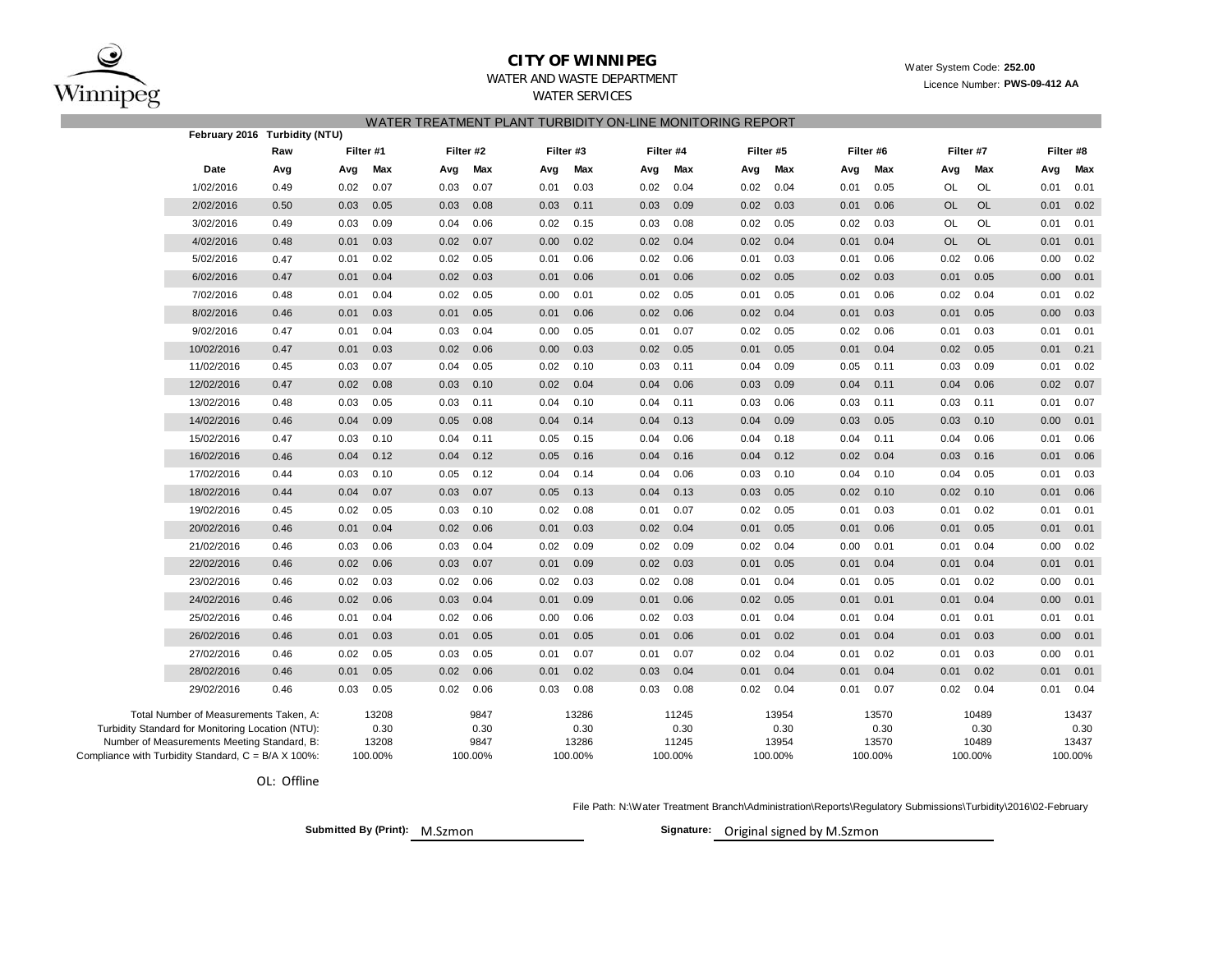

#### CITY OF WINNIPEG WATER AND WASTE DEPARTMENTENVIRONMENTAL STANDARDS DIVISION

### **WATER TREATMENT PLANT TURBIDITY GRAB MONITORING REPORT**

| Water System Code: 252.00                          |           |                  |           |           |           |                     |           |                     | <b>Turbidity (NTU)</b> |                     |           |           |                     |           |                     |           |           |                     |
|----------------------------------------------------|-----------|------------------|-----------|-----------|-----------|---------------------|-----------|---------------------|------------------------|---------------------|-----------|-----------|---------------------|-----------|---------------------|-----------|-----------|---------------------|
| Licence No. PWS-09-412 AA                          |           |                  |           |           |           |                     |           |                     |                        |                     |           |           |                     |           |                     |           |           |                     |
| <b>Date</b>                                        |           | <b>Raw Water</b> |           | Filter 1  |           | Filter <sub>2</sub> |           | Filter <sub>3</sub> |                        | Filter <sub>4</sub> |           | Filter 5  | Filter <sub>6</sub> |           | Filter <sub>7</sub> |           |           | Filter <sub>8</sub> |
|                                                    | Grab      | Analyser         | Grab      | Analyser  | Grab      | Analyser            | Grab      | Analyser            | Grab                   | Analyser            | Grab      | Analyser  | Grab                | Analyser  | Grab                | Analyser  | Grab      | Analyser            |
| 01-Feb-2016                                        | 0.50      | 0.51             | 0.11      | <0.02     | 0.10      | 0.04                | 0.11      | 0.02                | 0.10                   | < 0.02              | 0.08      | <0.02     | 0.10                | < 0.02    | OL                  | <b>OL</b> | 0.08      | < 0.02              |
| 02-Feb-2016                                        | 0.53      | 0.48             | 0.11      | 0.02      | 0.09      | 0.04                | 0.13      | 0.03                | 0.12                   | 0.02                | 0.07      | <0.02     | 0.08                | <0.02     | OL                  | <b>OL</b> | 0.15      | < 0.02              |
| 03-Feb-2016                                        | 0.47      | 0.46             | 0.17      | 0.06      | 0.14      | 0.06                | 0.18      | 0.05                | 0.14                   | 0.03                | 0.12      | 0.03      | 0.11                | 0.02      | OL                  | OL        | 0.10      | < 0.02              |
| 04-Feb-2016                                        | 0.53      | 0.47             | 0.08      | <0.02     | 0.09      | 0.04                | 0.10      | <0.02               | 0.08                   | <0.02               | 0.11      | 0.03      | 0.09                | < 0.02    | OL                  | <b>OL</b> | 0.07      | <0.02               |
| 05-Feb-2016                                        | 0.54      | 0.47             | 0.07      | <0.02     | 0.08      | 0.02                | 0.11      | <0.02               | 0.11                   | < 0.02              | 0.08      | < 0.02    | 0.09                | < 0.02    | 0.14                | 0.04      | 0.10      | <0.02               |
| 06-Feb-2016                                        | <b>NS</b> | <b>NS</b>        | <b>NS</b> | <b>NS</b> | <b>NS</b> | <b>NS</b>           | <b>NS</b> | <b>NS</b>           | <b>NS</b>              | <b>NS</b>           | <b>NS</b> | <b>NS</b> | <b>NS</b>           | <b>NS</b> | 0.12                | 0.09      | <b>NS</b> | <b>NS</b>           |
| 07-Feb-2016                                        | <b>NS</b> | <b>NS</b>        | <b>NS</b> | <b>NS</b> | <b>NS</b> | <b>NS</b>           | <b>NS</b> | <b>NS</b>           | <b>NS</b>              | <b>NS</b>           | <b>NS</b> | <b>NS</b> | <b>NS</b>           | <b>NS</b> | <b>NS</b>           | <b>NS</b> | <b>NS</b> | <b>NS</b>           |
| 08-Feb-2016                                        | 0.45      | 0.43             | 0.09      | <0.02     | 0.09      | 0.02                | 0.12      | <0.02               | 0.13                   | 0.02                | 0.11      | 0.02      | 0.12                | < 0.02    | 0.13                | 0.03      | 0.18      | 0.09                |
| 09-Feb-2016                                        | 0.52      | 0.44             | 0.12      | 0.02      | 0.08      | 0.03                | 0.09      | <0.02               | 0.09                   | < 0.02              | 0.12      | 0.04      | 0.10                | 0.02      | 0.08                | <0.02     | 0.08      | < 0.02              |
| 10-Feb-2016                                        | 0.50      | 0.44             | 0.09      | <0.02     | OL        | <b>OL</b>           | 0.12      | <0.02               | 0.12                   | < 0.02              | 0.11      | 0.02      | 0.12                | < 0.02    | 0.13                | 0.02      | OL        | OL                  |
| 11-Feb-2016                                        | 0.50      | 0.45             | 0.16      | 0.05      | 0.12      | 0.04                | 0.20      | 0.05                | OL                     | OL                  | 0.15      | 0.04      | 0.18                | 0.06      | 0.14                | 0.03      | 0.13      | 0.02                |
| 12-Feb-2016                                        | 0.53      | 0.46             | 0.11      | 0.02      | 0.13      | 0.05                | 0.13      | 0.02                | 0.13                   | 0.02                | 0.17      | 0.07      | 0.17                | 0.05      | 0.13                | 0.04      | 0.13      | 0.03                |
| 13-Feb-2016                                        | <b>NS</b> | <b>NS</b>        | <b>NS</b> | <b>NS</b> | <b>NS</b> | <b>NS</b>           | <b>NS</b> | <b>NS</b>           | <b>NS</b>              | <b>NS</b>           | <b>NS</b> | <b>NS</b> | <b>NS</b>           | <b>NS</b> | <b>NS</b>           | <b>NS</b> | <b>NS</b> | <b>NS</b>           |
| 14-Feb-2016                                        | <b>NS</b> | <b>NS</b>        | <b>NS</b> | <b>NS</b> | <b>NS</b> | <b>NS</b>           | <b>NS</b> | <b>NS</b>           | <b>NS</b>              | <b>NS</b>           | <b>NS</b> | <b>NS</b> | <b>NS</b>           | <b>NS</b> | <b>NS</b>           | <b>NS</b> | <b>NS</b> | <b>NS</b>           |
| 15-Feb-2016                                        | <b>NS</b> | <b>NS</b>        | <b>NS</b> | <b>NS</b> | <b>NS</b> | <b>NS</b>           | <b>NS</b> | <b>NS</b>           | <b>NS</b>              | <b>NS</b>           | <b>NS</b> | <b>NS</b> | <b>NS</b>           | <b>NS</b> | <b>NS</b>           | <b>NS</b> | <b>NS</b> | <b>NS</b>           |
| 16-Feb-2016                                        | 0.50      | 0.45             | 0.15      | 0.04      | 0.15      | 0.05                | 0.22      | 0.06                | 0.21                   | 0.07                | 0.16      | 0.04      | 0.14                | 0.02      | OL                  | OL        | OL        | OL                  |
| 17-Feb-2016                                        | 0.50      | 0.43             | 0.16      | 0.08      | 0.16      | 0.07                | 0.23      | 0.09                | 0.14                   | 0.03                | 0.18      | 0.07      | 0.15                | 0.03      | 0.14                | 0.03      | 0.13      | 0.02                |
| 18-Feb-2016                                        | 0.48      | 0.42             | 0.13      | 0.04      | 0.12      | 0.05                | 0.20      | 0.06                | 0.17                   | 0.05                | 0.13      | 0.04      | 0.13                | 0.02      | 0.14                | 0.03      | 0.19      | 0.05                |
| 19-Feb-2016                                        | 0.50      | 0.43             | 0.11      | < 0.02    | 0.10      | 0.03                | 0.16      | 0.04                | 0.11                   | <0.02               | 0.11      | 0.02      | 0.09                | <0.02     | 0.09                | < 0.02    | 0.08      | <0.02               |
| 20-Feb-2016                                        | <b>NS</b> | <b>NS</b>        | <b>NS</b> | <b>NS</b> | <b>NS</b> | <b>NS</b>           | <b>NS</b> | <b>NS</b>           | <b>NS</b>              | <b>NS</b>           | <b>NS</b> | <b>NS</b> | <b>NS</b>           | <b>NS</b> | <b>NS</b>           | <b>NS</b> | <b>NS</b> | $_{\rm NS}$         |
| 21-Feb-2016                                        | <b>NS</b> | <b>NS</b>        | <b>NS</b> | <b>NS</b> | <b>NS</b> | <b>NS</b>           | <b>NS</b> | <b>NS</b>           | <b>NS</b>              | <b>NS</b>           | <b>NS</b> | <b>NS</b> | <b>NS</b>           | <b>NS</b> | <b>NS</b>           | <b>NS</b> | <b>NS</b> | <b>NS</b>           |
| 22-Feb-2016                                        | 0.48      | 0.44             | 0.14      | 0.04      | 0.11      | 0.04                | 0.11      | <0.02               | 0.09                   | <0.02               | 0.09      | 0.02      | 0.07                | <0.02     | 0.08                | <0.02     | 0.07      | < 0.02              |
| 23-Feb-2016                                        | 0.54      | 0.44             | 0.08      | <0.02     | OL        | <b>OL</b>           | 0.11      | 0.02                | 0.16                   | < 0.02              | 0.12      | < 0.02    | 0.11                | < 0.02    | 0.07                | <0.02     | 0.09      | <0.02               |
| 24-Feb-2016                                        | 0.49      | 0.46             | 0.09      | <0.02     | 0.09      | 0.03                | 0.17      | 0.05                | OL                     | OL                  | 0.08      | < 0.02    | 0.07                | < 0.02    | 0.10                | <0.02     | 0.06      | < 0.02              |
| 25-Feb-2016                                        | 0.49      | 0.45             | 0.08      | <0.02     | 0.10      | 0.03                | 0.11      | <0.02               | 0.12                   | <0.02               | 0.09      | 0.02      | 0.10                | < 0.02    | 0.09                | <0.02     | 0.09      | <0.02               |
| 26-Feb-2016                                        | 0.50      | 0.46             | 0.08      | <0.02     | 0.07      | 0.02                | 0.11      | <0.02               | 0.11                   | 0.02                | 0.07      | <0.02     | 0.09                | < 0.02    | 0.10                | <0.02     | 0.08      | <0.02               |
| 27-Feb-2016                                        | <b>NS</b> | <b>NS</b>        | <b>NS</b> | <b>NS</b> | <b>NS</b> | <b>NS</b>           | <b>NS</b> | <b>NS</b>           | <b>NS</b>              | <b>NS</b>           | <b>NS</b> | <b>NS</b> | <b>NS</b>           | <b>NS</b> | <b>NS</b>           | <b>NS</b> | <b>NS</b> | <b>NS</b>           |
| 28-Feb-2016                                        | <b>NS</b> | <b>NS</b>        | <b>NS</b> | <b>NS</b> | <b>NS</b> | <b>NS</b>           | <b>NS</b> | <b>NS</b>           | <b>NS</b>              | <b>NS</b>           | <b>NS</b> | <b>NS</b> | <b>NS</b>           | <b>NS</b> | <b>NS</b>           | <b>NS</b> | <b>NS</b> | <b>NS</b>           |
| 29-Feb-2016                                        | 0.54      | 0.45             | 0.09      | <0.02     | 0.08      | 0.03                | 0.13      | 0.02                | 0.14                   | 0.02                | 0.08      | < 0.02    | 0.08                | < 0.02    | 0.11                | 0.02      | 0.07      | < 0.02              |
| Total number of measurements taken, A:             |           |                  | 20        |           | 18        |                     | 20        |                     | 18                     |                     | 20        |           | 20                  |           | 16                  |           | 18        |                     |
| Turbidity Standard for Monitoring Location (NTU):  |           |                  | 0.30      |           | 0.30      |                     | 0.30      |                     | 0.30                   |                     | 0.30      |           | 0.30                |           | 0.30                |           | 0.30      |                     |
| Number of measurements meeting standard, B:        |           |                  | 20        |           | 18        |                     | 20        |                     | 18                     |                     | 20        |           | 20                  |           | 16                  |           | 18        |                     |
| Compliance with Turbidity Standard, C= B/A X 100%: |           |                  | 100%      |           | 100%      |                     | 100%      |                     | 100%                   |                     | 100%      |           | 100%                |           | 100%                |           | 100%      |                     |

NS: No Sample NA: Not Analyzed OL: Off-Line

**Comments:**

 **Report Compiled By: H.Demchenko**

**Approved in LIMS By: C.Diduck**

Printed From : N:\WQ Data\Routine Water Quality\2015\Turbidity.xls **Date Approved:** File: WQR3

**4-Mar-16**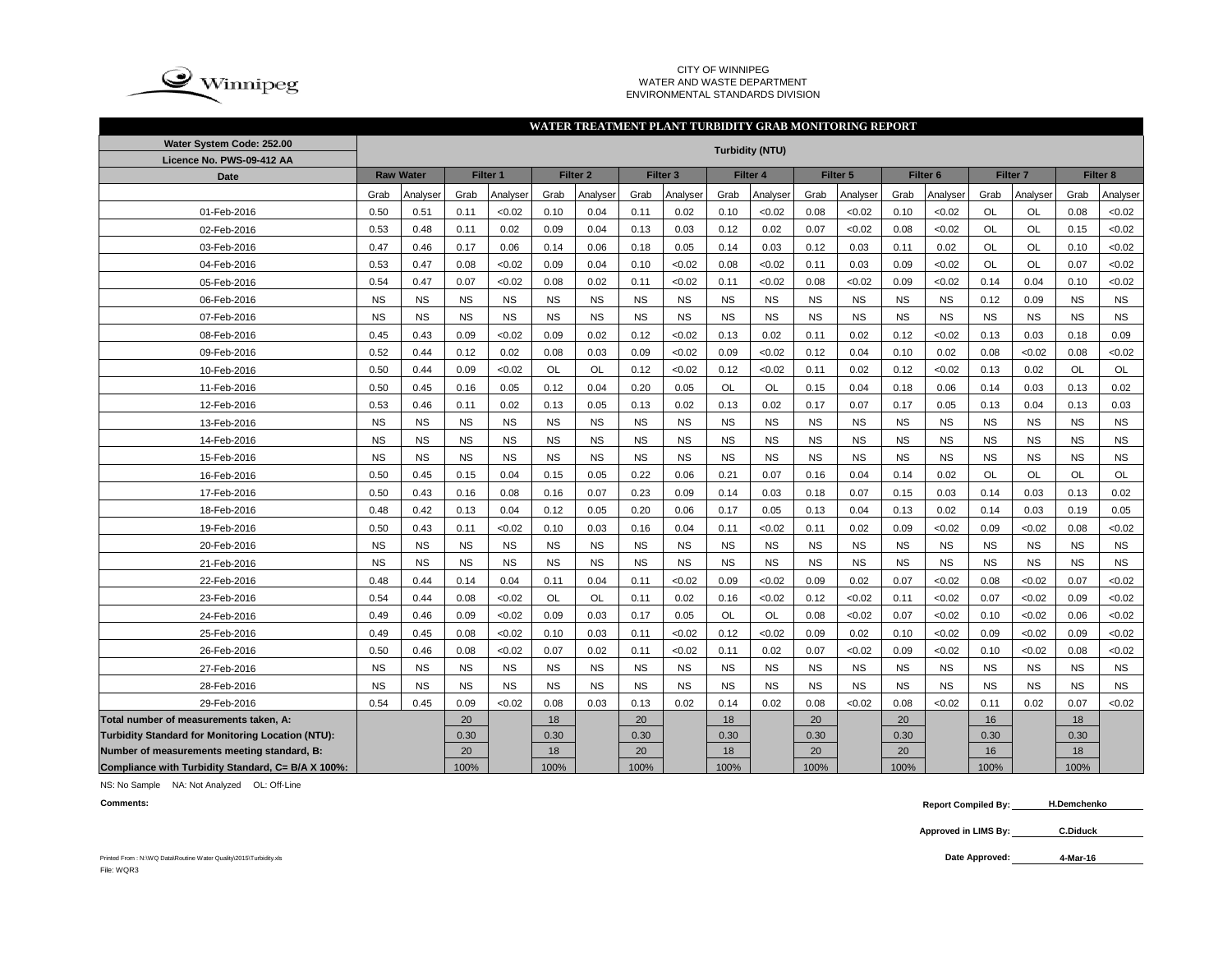

**City of Winnipeg**

Water and Waste Department Water Services

## Deacon Booster Pumping Station WATER TREATMENT PLANT FREE CHLORINE ON-LINE MONITORING REPORT

Water System Code: **252.00** Licence Number: **PWS-09-412 AA** Report Created: **01 March 2016 Report Period:** February 2016

|            |         | <b>BRANCH1</b><br>[mg/L] | <b>BRANCH 2</b><br>[mg/L] |         |  |  |  |  |  |
|------------|---------|--------------------------|---------------------------|---------|--|--|--|--|--|
| Date       | Average | Minimum                  | Average                   | Minimum |  |  |  |  |  |
| 01/02/2016 | 1.00    | 0.87                     | 1.06                      | 0.98    |  |  |  |  |  |
| 02/02/2016 | 1.04    | 0.97                     | 1.11                      | 0.99    |  |  |  |  |  |
| 03/02/2016 | 1.05    | 0.94                     | 1.08                      | 0.99    |  |  |  |  |  |
| 04/02/2016 | 0.98    | 0.85                     | 0.97                      | 0.86    |  |  |  |  |  |
| 05/02/2016 | 1.15    | 1.06                     | 1.10                      | 1.00    |  |  |  |  |  |
| 06/02/2016 | 1.15    | 1.08                     | 1.17                      | 1.11    |  |  |  |  |  |
| 07/02/2016 | 1.14    | 1.07                     | 1.15                      | 1.08    |  |  |  |  |  |
| 08/02/2016 | 1.14    | 1.09                     | 1.15                      | 1.10    |  |  |  |  |  |
| 09/02/2016 | 1.13    | 1.07                     | 1.14                      | 1.07    |  |  |  |  |  |
| 10/02/2016 | 1.10    | 0.88                     | 1.07                      | 0.88    |  |  |  |  |  |
| 11/02/2016 | 1.20    | 1.08                     | 1.22                      | 1.09    |  |  |  |  |  |
| 12/02/2016 | 1.16    | 1.11                     | 1.15                      | 1.11    |  |  |  |  |  |
| 13/02/2016 | 1.19    | 1.13                     | 1.20                      | 1.15    |  |  |  |  |  |
| 14/02/2016 | 1.17    | 1.12                     | 1.12                      | 1.05    |  |  |  |  |  |
| 15/02/2016 | 1.13    | 1.06                     | 1.06                      | 1.02    |  |  |  |  |  |
| 16/02/2016 | 1.08    | 0.93                     | 1.00                      | 0.83    |  |  |  |  |  |
| 17/02/2016 | 1.20    | 1.14                     | 1.16                      | 1.07    |  |  |  |  |  |
| 18/02/2016 | 1.21    | 1.14                     | 1.12                      | 1.10    |  |  |  |  |  |
| 19/02/2016 | 1.20    | 1.07                     | 1.12                      | 1.02    |  |  |  |  |  |
| 20/02/2016 | 1.15    | 1.11                     | 1.07                      | 1.02    |  |  |  |  |  |
| 21/02/2016 | 1.17    | 1.13                     | 1.10                      | 1.05    |  |  |  |  |  |
| 22/02/2016 | 1.17    | 1.12                     | 1.11                      | 1.08    |  |  |  |  |  |
| 23/02/2016 | 1.14    | 1.07                     | 1.10                      | 1.06    |  |  |  |  |  |
| 24/02/2016 | 1.11    | 1.07                     | 1.09                      | 1.04    |  |  |  |  |  |
| 25/02/2016 | 1.19    | 1.09                     | 1.08                      | 1.04    |  |  |  |  |  |
| 26/02/2016 | 1.17    | 1.06                     | 1.10                      | 1.07    |  |  |  |  |  |
| 27/02/2016 | 1.08    | 1.03                     | 1.09                      | 1.05    |  |  |  |  |  |
| 28/02/2016 | 1.08    | 1.04                     | 1.07                      | 1.05    |  |  |  |  |  |
| 29/02/2016 | 1.09    | 1.02                     | 1.08                      | 1.02    |  |  |  |  |  |

| Total Number of Measurements. A:            | 20161 | 20161 |
|---------------------------------------------|-------|-------|
| Minimum Free Chlorine Standard:             | 0.50  | 0.50  |
| Number of Measurements Meeting Standard, B: | 20161 | 20161 |
| COMPLIANCE, $C = B/A \times 100\%$ :        | 100   | 100   |

File Path: N:\Water Treatment Branch\Administration\Reports\Regulatory Submissions\Chlorine\2016\02-February

Submitted By (Print):

M.Szmon Signature: Original signed by M.Szmon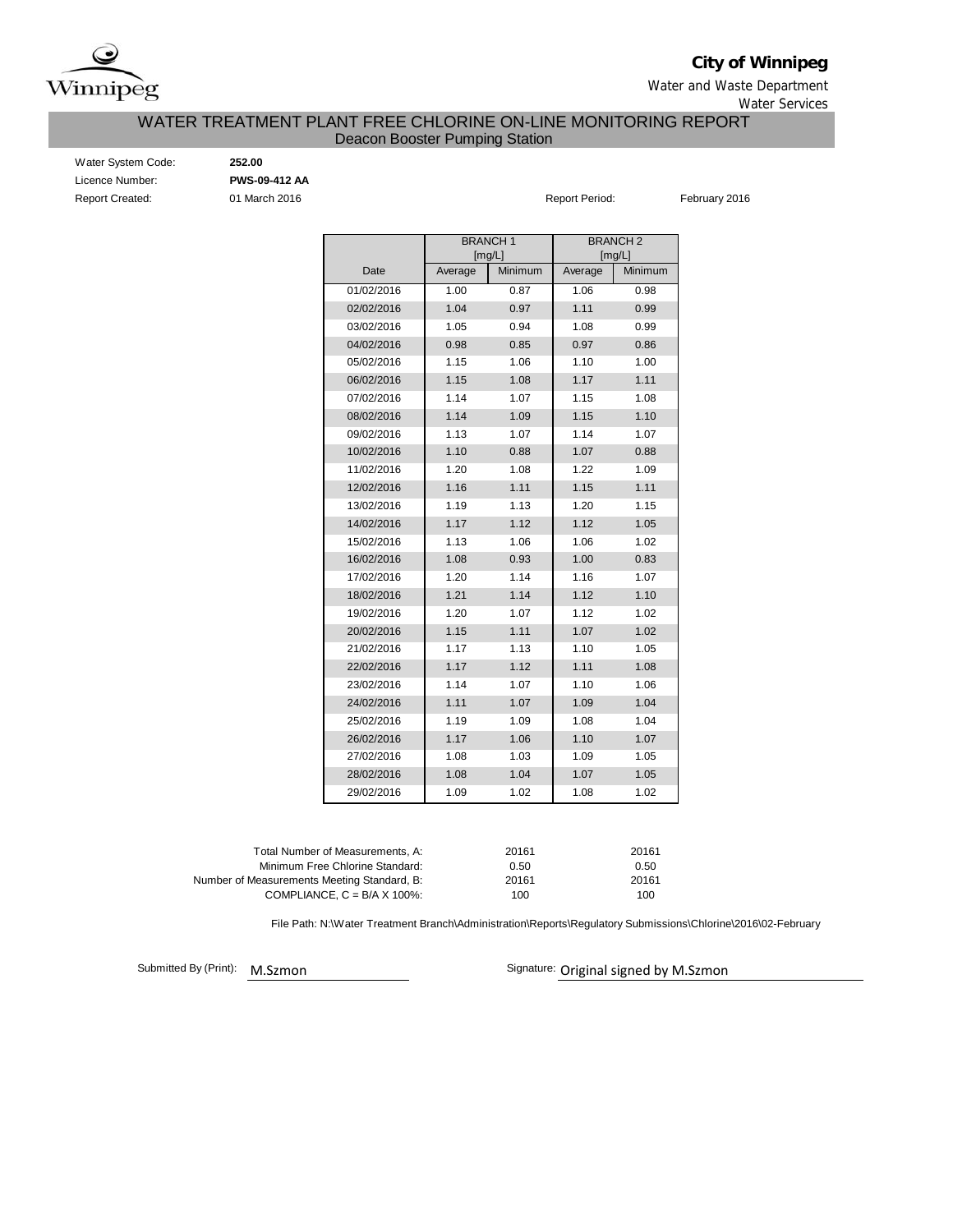| $\bullet$ Winnipeg |  |
|--------------------|--|
|                    |  |

#### CITY OF WINNIPEG WATER AND WASTE DEPARTMENT ENVIRONMENTAL STANDARDS DIVISION

# **Licence No. PWS-09-412 AA Date Total Chlorine (mg/L) Total Chlorine (mg/L)** Analyser | Grab | Grab | Analyser | Grab | Grab 01-Feb-2016 1.06 0.99 1.23 1.02 0.94 1.22 02-Feb-2016 1.00 1.03 1.22 1.05 1.05 1.24 03-Feb-2016 1.07 1.15 1.36 1.09 1.14 1.35 04-Feb-2016 1.02 1.18 0.98 1.14 1.28 05-Feb-2016 1.10 1.15 1.29 1.01 1.10 1.28 06-Feb-2016 NS NS NS NS NS NS 07-Feb-2016 NS NS NS NS NS NS 08-Feb-2016 | 1.15 | 1.21 | 1.39 | 1.14 | 1.20 | 1.30 09-Feb-2016 | 1.13 | 1.16 | 1.32 | 1.17 | 1.20 | 1.37 10-Feb-2016 1.10 1.14 1.28 1.12 1.11 1.22 11-Feb-2016 1.15 1.13 1.33 1.13 1.10 1.31 12-Feb-2016 1.17 1.25 1.37 1.15 1.19 1.34 13-Feb-2016 NS NS NS NS NS NS 14-Feb-2016 NS NS NS NS NS NS 15-Feb-2016 NS NS NS NS NS NS 16-Feb-2016 1.09 1.16 1.36 1.03 1.14 1.33 17-Feb-2016 | 1.19 | 1.16 | 1.33 | 1.20 | 1.18 | 1.35 18-Feb-2016 1.22 1.22 1.39 1.12 1.20 1.40 19-Feb-2016 1.29 1.30 1.46 1.20 1.29 1.45 20-Feb-2016 NS NS NS NS NS NS 21-Feb-2016 NS NS NS NS NS NS 22-Feb-2016 1.19 1.24 1.40 1.12 1.19 1.35 23-Feb-2016 1.18 1.18 1.37 1.17 1.17 1.35 24-Feb-2016 1.09 1.17 1.31 1.08 1.14 1.30 25-Feb-2016 | 1.14 | 1.10 | 1.11 | 1.12 | 1.29 26-Feb-2016 1.27 1.24 1.36 1.12 1.16 1.29 27-Feb-2016 NS NS NS NS NS NS 28-Feb-2016 NS NS NS NS NS NS 29-Feb-2016 | 1.10 | 1.15 | 1.27 | 1.09 | 1.15 | 1.29 **Total number of measurements taken, A:** 20 20 **Chlorine Standard for Monitoring Location (mg/L):** 0.50 0.50 **Number of measurements meeting standard, B:** 20 20 20 20 20 20 20 **Compliance with Chlorine Standard, C= B/A X 100%:** 100% 100% **WATER TREATMENT PLANT CHLORINE GRAB MONITORING REPORT Water System Code: 252.00 Deacon Booster Pumping Station Branch 1 Deacon Booster Pumping Station Branch 2 Free Chlorine (mg/L) Free Chlorine (mg/L)**

NS: No Sample NA: Not Analyzed OL: Off-Line

| <b>Comments:</b>                                                 | <b>Report Compiled By:</b> | <b>H.Demchenko</b> |  |
|------------------------------------------------------------------|----------------------------|--------------------|--|
|                                                                  | Approved in LIMS By:       | <b>C.Diduck</b>    |  |
| Printed From: N:\WQ Data\Routine Water Quality\2015\Chlorine.xls | Date Approved:             | 4-Mar-16           |  |

**Printed From : N:\WQ Data\Routine Water Quality\2015\Chlorine.xls** File: WQR3